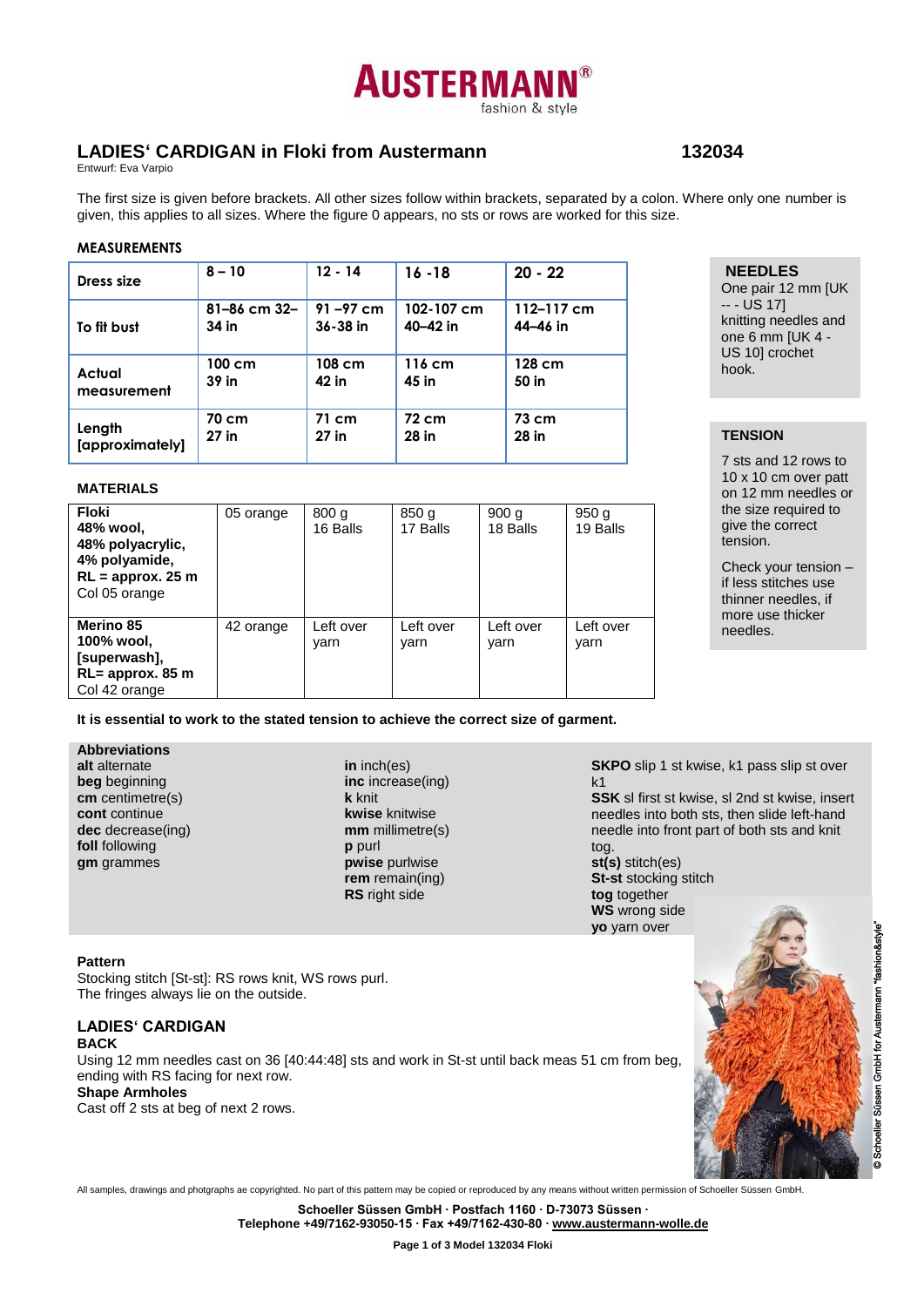

#### **Decrease Row**

K1, SSK, patt to last 3 sts, k2tog, k1.

Rep Dec Row every 2nd row another 2 [3:4:5] times. 28 [30:32:34] sts. Cont in patt as set until back meas 68 [69:70:72] cm from beg.

#### **Shape Left Neck**

Patt sts, join a second ball of yarn, cast off centre 6 sts, patt 15 [18:19:21] sts.

Work each side of neck separately, beg with sts from left half of back. At beg of every foll RS row cast off another 3 sts once and 1 stitch once. Cont in patt as set until back meas 70 [71:72:74] cm from beg.

# **Shape Left Shoulder**

Cast off rem 7 [8:9:10] sts.

# **Shape Right Neck**

Cont with right half of back. At beg of every foll WS row cast off another 3 sts once and 1 stitch once. Cont in patt as set until back meas 70 [71:72:74] cm from beg.

# **Shape Right Shoulder**

Cast off rem 7 [8:9:10] sts.

#### **LEFT FRONT**

Using 12 mm needles cast on 18 [20:22:24] sts and work in St-st until work meas 51 cm from beg, ending with RS facing for next row.

#### **Shape Armhole**

Cast off 2 sts at beg of next 2 rows.

#### **Decrease Row**

K1, SSK, patt to last 3 sts, k2tog, k1.

Rep Dec Row another 1 [2:3:4] times. Cont in patt as set until work meas 62 [63:64:66] cm from beg, ending with RS row facing for next row.

#### **Shape Neck**

Cast off 3 sts at neck edge and another 2 sts once and 1 stitch twice every 2nd row. Work in patt as set until work meas 70 [71:72:74] cm from beg.

#### **Shape Shoulder**

Cast off rem 7 [8:9:10] sts.

#### **RIGHT FRONT**

Using 12 mm needles cast on 18 [20:22:24] sts and work in St-st until work meas 51 cm from beg, ending with WS facing for next row.

## **Shape Armhole**

Cast off 2 sts at beg of next row.

#### **Decrease Row (RS)**

Patt to last 3 sts, k2tog, k1.

Rep Dec Row another 1 [2:3:4] times. Cont in patt as set until work meas 62 [63:64:66] cm from beg, ending with RS row facing for next row.

#### **Shape Neck**

Cast off 3 sts at neck edge and another 2 sts once and 1 stitch twice every foll 2nd row. Cont in patt as set until work meas 70 [71:72:74] cm from beg.

#### **Shape Shoulder**

Cast off rem 7 [8:9:10] sts.

#### **SLEEVES (both the same)**

Using 12 mm needles cast on 20 [22:24:26] sts and work in St-st.

#### **Shape Sleeves**

Inc 1 stitch in from edge at each end every foll 10th row 3 times. 26 [28:30:32] sts. Cont in patt as set until sleeve meas 36 [35:34:33] cm from beg.

### **Shape Caps**

Cast off 2 [2:3:3] sts at beg of next 2 rows and 0 [0:2:2] sts once.

#### **Decrease Row**

K1, SSK, patt to last 3 sts, k2tog, k1.

Rep Dec Row another 6 [6:5:5] times, then cast off 2 sts once. Cont in patt as set until sleeve meas 50 [49:48:47] cm from beg. Cast off rem 4 [6:8:10] sts.

Work 2nd sleeve in same way.

All samples, drawings and photgraphs ae copyrighted. No part of this pattern may be copied or reproduced by any means without written permission of Schoeller Süssen GmbH.

**Schoeller Süssen GmbH ∙ Postfach 1160 ∙ D-73073 Süssen ∙**

**Telephone +49/7162-93050-15 ∙ Fax +49/7162-430-80 ∙ [www.austermann-wolle.de](http://www.austermann-wolle.de/)**